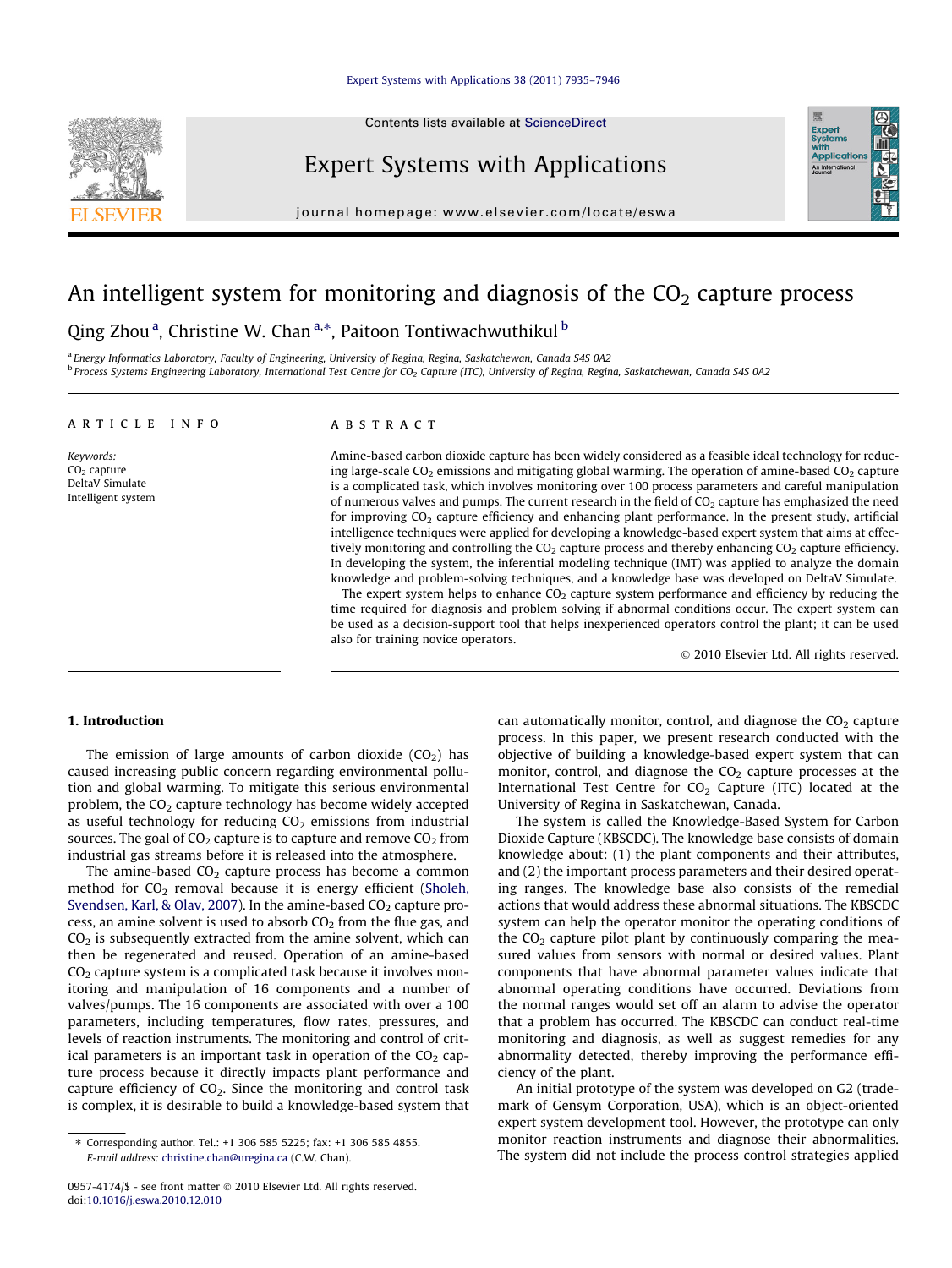to the control devices. Details of the prototype system have been presented in [Zhou, Chan, and Tontiwachiwuthikul \(2009\).](#page--1-0) This paper presents an improved version of the knowledge-based expert system that was implemented with DeltaV Simulate (trademark of Emerson Corp., USA). DeltaV Simulate provides control utilities which enables the configuration of control strategies in small modular components. These modules link algorithm, conditions, and provide control over the field devices such as pumps and valves. Modules can communicate directly with each other, and can be coordinated by other modules to perform higher-level control strategies. The modules deploy different algorithms such as sequential function chart (SFC) and function block diagram (FBD). SFC is made up of a series of steps, transitions, and actions and it is used for representing the sequence of controlling strategies which contain multiple states. FBD is made up of interconnected function blocks, which process the incoming signals and send the signal to the control devices. Each function block contains standard process control algorithm and parameters that customize the algorithm to perform a particular function in the process control. Therefore, the new version of KBSCDC has the following additional functions compared to the earlier G2 version: (1) modules for different control devices are configured based on their characteristics, and (2) the control strategies applied to the control devices are simulated.

The paper discusses design and development of the improved version of the knowledge-based system, and demonstrates use of the system by using problems scenarios that occur due to abnormal conditions. The paper is organized as follows: Section 2 presents the background literature relevant to the area of  $CO<sub>2</sub>$ capture and the knowledge acquisition approach of the inferential modeling technique adopted in this research. Section [3](#page--1-0) describes the process of development of the knowledge base. Section [4](#page--1-0) presents design and implementation of the system on DeltaV Simulate based on the developed knowledge base. Application of the system is demonstrated using a case study in Section [5.](#page--1-0) Section [6](#page--1-0) gives a conclusion and includes some discussion about future work.

#### 2. Background literature

#### 2.1. Studies of amine-based  $CO<sub>2</sub>$  capture

The study of amine-based  $CO<sub>2</sub>$  capture has been ongoing for the last decade. The general objective of the study is to improve effectiveness and efficiency of the  $CO<sub>2</sub>$  capture process. The research has been primarily conducted in the following two areas:

(1) Study of the behaviour of the conventional amine solvents and development of new or improved solvents with higher  $CO<sub>2</sub>$  absorption capacities, faster  $CO<sub>2</sub>$  reaction rates, higher degradation resistance, and lower heat consumption for regeneration. The studies of corrosion were conducted in  $CO<sub>2</sub>$  absorption systems using different types of aqueous amine solvents including methyldiethanolamine (MDEA), diethanolamine (DEA), 2-amino-2-methyl-1-propanol (AMP) and monoethanolamine (MEA), and it was found that the corrosiveness increased in the order of MDEA < DEA < AMP < MEA [\(Veawab, Tontiwachwuthikul,](#page--1-0) [& Bhole, 1997; Veawab, Tontiwachwuthikul, & Chakma,](#page--1-0) [1999\)](#page--1-0). It was suggested that 2-(2-aminoethyl-amino) ethanol (AEEA) is a potentially good absorbent for capturing  $CO<sub>2</sub>$  because of its high absorption rate and high absorption capacity ([Sholeh et al., 2007\)](#page--1-0). [Chakma \(1997\)](#page--1-0) proposed that utilization of mixed solvents could reduce energy consumption and solve a number of operational

problems. [Idem et al. \(2006\)](#page--1-0) evaluated the benefits of using mixed MEA/MDEA solvent for  $CO<sub>2</sub>$  capture and found that a very large heat-duty reduction could be achieved by using a mixed MEA/MDEA solvent instead of a single MEA solvent.

(2) Selection of appropriate solvents for different applications to reduce the energy penalty. It was proposed that the crucial criteria of solvent selection include feed gas characteristics such as composition, pressure, temperature, and the treated gas specifications ([Veawab, Aroonwilas, Chakma, &](#page--1-0) [Tontiwachwuthikul, 2001](#page--1-0)). [White, Strazisar, Granite, and](#page--1-0) [Hoffman \(2003\)](#page--1-0) suggested that solvent selection is influenced by solvent characteristics such as  $CO<sub>2</sub>$  absorption capability and rates and operational issues of the process such as corrosion potential and solvent stability. These factors influence the equipment size, solvent consumption and heat consumption. [Tontiwachwuthikul \(1996\)](#page--1-0) proposed that the best solvents can be formulated by blending different amines to take full advantage of the desirable properties of each solvent.

Some observations that can be derived from our survey of past research conducted in the field of  $CO<sub>2</sub>$  capture include the following:

- (1) With respect to the objective of improving efficiency of the CO<sub>2</sub> capture process, previous research studies rarely focused on using automation for supporting the process of monitoring and control of the  $CO<sub>2</sub>$  capture system as a means for optimizing the plant performance and enhancing efficiency of the  $CO<sub>2</sub>$  capture process. Operation of a  $CO<sub>2</sub>$  capture system is a complicated task because it involves control of over 100 parameters. If these parameters are monitored and controlled effectively, the entire plant can work under desirable conditions and efficiency of the  $CO<sub>2</sub>$  capture process can be greatly enhanced.
- (2) Application of artificial intelligence technologies has not been made to the  $CO<sub>2</sub>$  capture domain. Since operation of a  $CO<sub>2</sub>$  capture system is extremely complicated, the process operators have accumulated significant knowledge and problem-solving skills over time. This experience is exclusive and hard to develop, and it is desirable to capture and encode the human expertise into a knowledge-based system for documentation and training purposes.

Therefore, the objective of this study is to develop a knowledgebased system for monitoring and control of the  $CO<sub>2</sub>$  capture process. Such a research study would help fill the gap in research for the field of  $CO<sub>2</sub>$  capture process.

#### 2.2. Inferential modeling technique

An important prerequisite for developing a knowledge-based system is to acquire expertise that can be encoded in the knowledge base. For acquiring knowledge on the  $CO<sub>2</sub>$  capture process, we adopted the inferential modeling technique, which is derived from the inferential model. An inferential model is a generic categorization of knowledge types. It functions as a ''conceptual map'' to aid the knowledge engineer to identify and classify elements of the elicited expertise ([Chan, Tontiwachwuthikul, & Cercone, 1995\)](#page--1-0). Based on this map, the inferential modeling technique or IMT supports ''an iterative-refinement of knowledge elements in a problem-domain that provides top-down guidance on the knowledge types required for problem solving'' ([Chan, Peng, & Chen,](#page--1-0) [2002\)](#page--1-0). The resulting inferential model consists of the following four levels of knowledge: